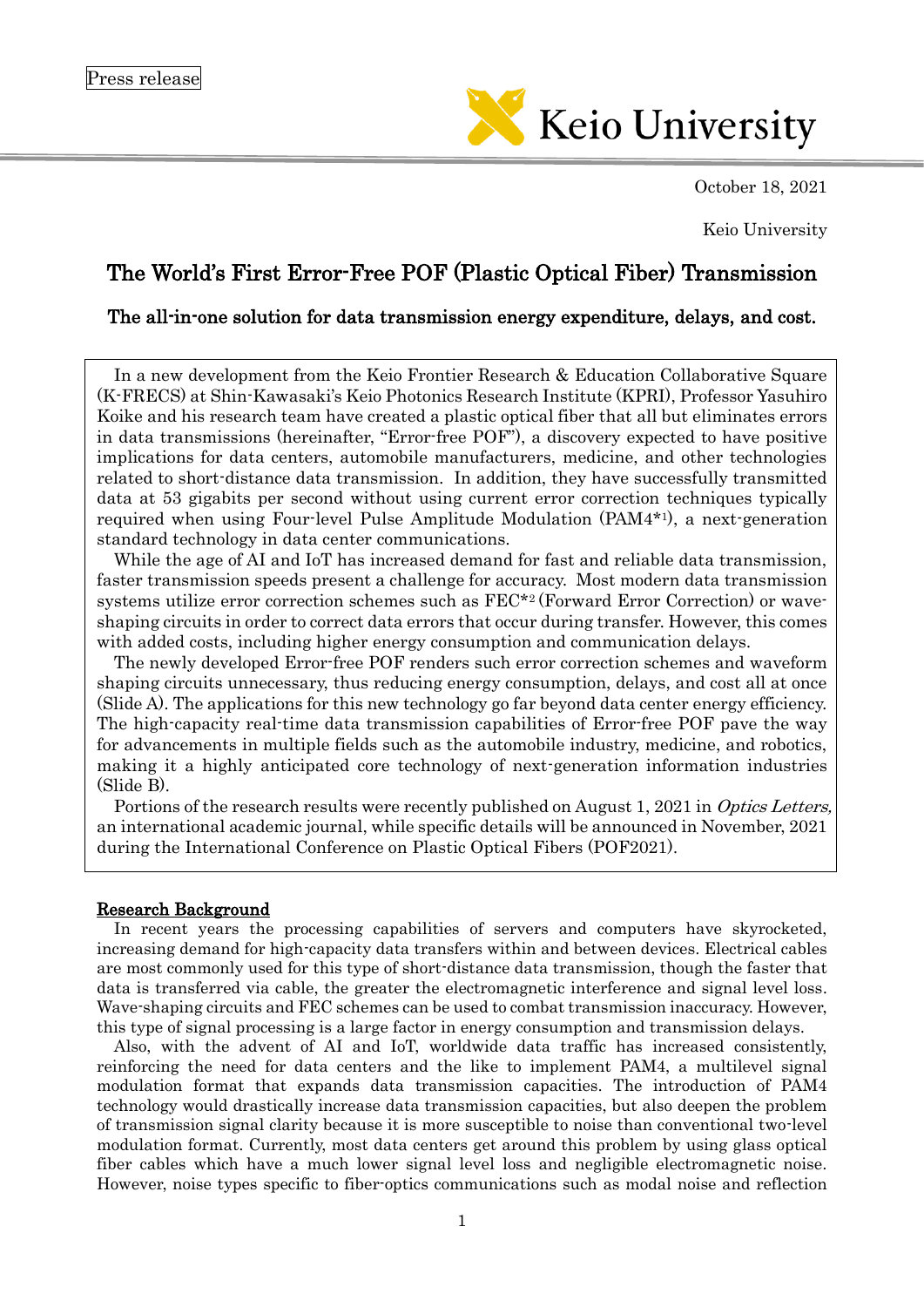noise still necessitate FEC or wave-shaping circuits when using PAM4. In other words, using current communications technologies, it has been impossible to both avoid the extra energy consumption and data transmission delays inherent in error-correction and wave-shaping circuits while also meaning the present demand for large-capacity data transfers.

The newly developed Error-free POF solves this root issue. By eliminating the need for FEC or wave-shaping circuits, the Error-free POF will enable the world's first power saving, real-time, low-cost communications system. This revolutionary Error-free POF is expected to become a hallmark technology of the coming Sustainable Development Goals (SDGs) society.

#### Research Details

The Keio Research team's proposed graded-index plastic optical fiber (GI-POF) was developed as a short-distance fiber optics cable capable of combining flexibility, safety, and high-speed gigabit data transmission. After careful analysis of the transmission characteristics of POF, their research revealed that it is possible to greatly reduce both noise and distortion in data transmission over optical fiber by forming microscopic heterogeneities\*<sup>3</sup> in the core of the POFs, causing forward light scattering that induces efficient mode coupling<sup>\*4</sup>. Building upon this discovery they were able to develop a superior high-speed Error-free POF with minimal noise interference (Figure A, Left). In experiments they successfully completed a short-range data transmission at 53 gigabits per second on a PAM4 signal without the use of FEC (Figure A, Right: The eye pattern measured by a N1092C oscilloscope from Keysight Technologies).



Figure A: Error-free POF (left) and Error-free PAM4 Transmission Waveform at 53 gigabits per second (right)

Up until now, the loss from light scattering in fiber optics made it unsuited for long-distance transmissions. So while plastic optical fibers have been a flexible and low-cost medium capable of delivering high speeds, their excessive scattering loss has rendered them inferior to glass fibers. However, this research changes all of that. In short-range transmissions (approximately 100 meters or less), researchers have managed to harness the plastic optical fibers' light scattering to cause mode coupling, providing an extremely stable signal transmission that not even glass fibers have been able to achieve. This discovery has led to the revolutionary development of the Errorfree POF technology that has overturned previous assumptions.

The development of Error-free POF paves the way for top-quality data transmission without resorting to FEC and wave-shaping circuits, at last realizing high-speed, power-efficient, and realtime data transmission. The error-free transmission technology is rooted in light scattering, a trait intrinsic to the microscopic material makeup of the plastic optical fibers. In essence, it is truly a "material revolution" for communications systems by plastic optical fibers. This invention is not only expected to contribute to energy conservation at data centers. It will also have varied applications in technologies that require its low-power, real-time transmission capabilities such as self-driving automobiles, robotics, high-definition video data transmission, and more. Errorfree POF will lead the next generation wave of information industrial technology.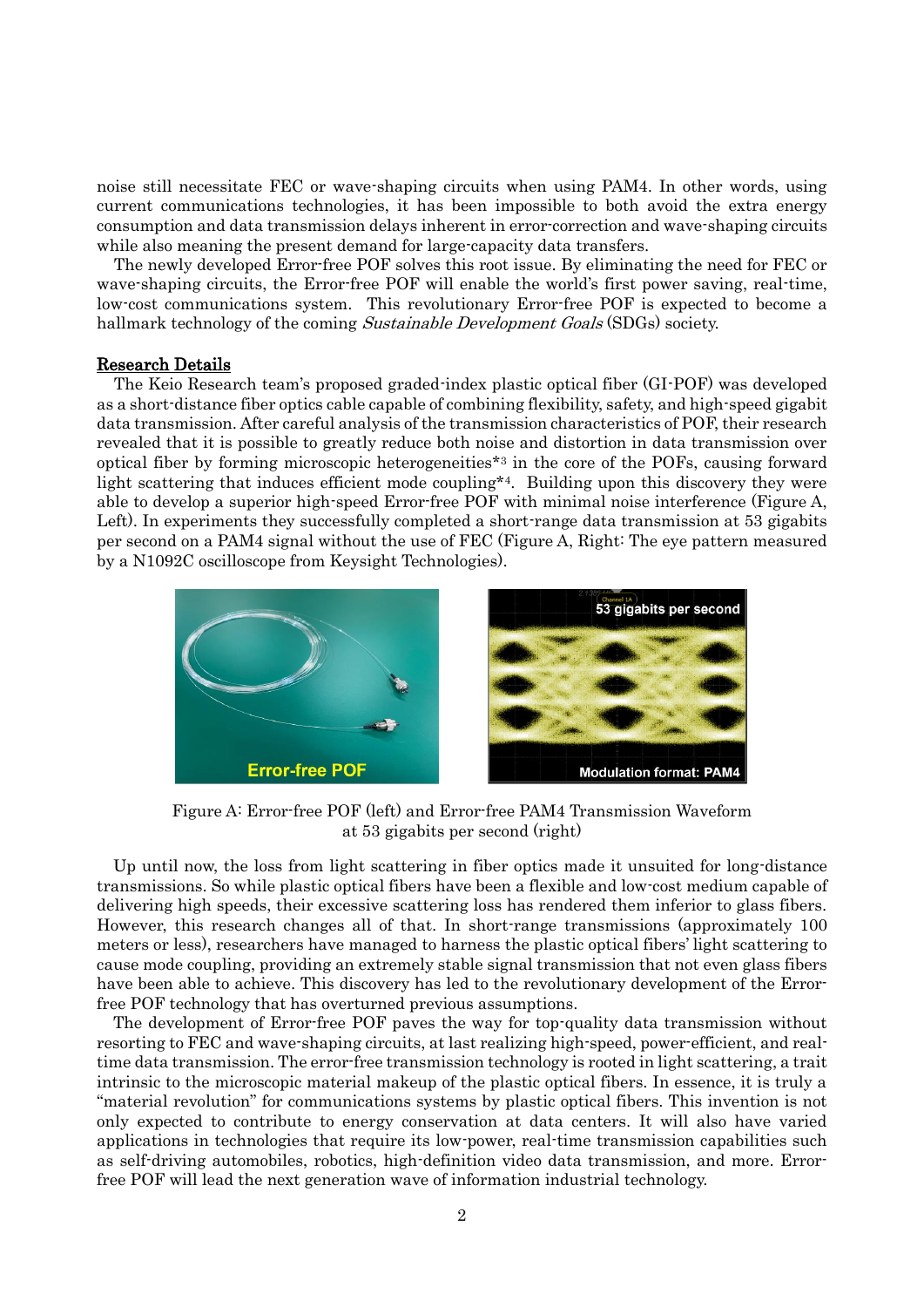## Glossary \*1 PAM4 (Pulse Amplitude Modulation with 4 Levels)

A next-generation data transmission method that data centers and other communication infrastructures have begun to adopt. In conventional modulation systems two signal levels (0, 1) were used to transmit data (Figure B, Left), but PAM4 uses 4 levels (00, 01, 10, 11), effectively doubling transmission speeds (Figure B, Right). However, because the extra levels reduce the difference between the signals, PAM4 transmissions are more susceptible to transmission loss and noise than current modulation systems.



Figure B: A diagram of the conventional binary transmission (left) and PAM4 (right)

## \*2 FEC (Forward Error Correction)

A common method of correcting transmission errors. By using FEC, errors in received data can be detected and corrected, but processing the signal results in higher power consumption and communication delays.

## \*3 Microscopic Heterogeneities

This refers to the refractive index fluctuations in the range of a submicron (1/10,000 mm) to a micron (1/1000 mm) meter. When such refractive index fluctuations exist in a substance, the light's interference effect causes scattering which becomes forward light scattering.

## \*4 Mode Coupling

A phenomenon in which propagating light in an optical fiber in one specific mode (light path) syncs to another mode. In plastic optical fibers, microscopic heterogeneities in the structure of the materials can induce forward light scattering that then can cause efficient mode coupling.

### Relevant Publications

- [1] Y. Koike, *Fundamentals of Plastic Optical Fibers*, Wiley-VCH, 2015. DOI: 10.1002/9783527646500
- [2] A. Inoue and Y. Koike, "Low-noise graded-index plastic optical fiber for significantly stable and robust data transmission," Journal of Lightwave Technology, vol. 36, no. 24, pp. 5887– 5892, Dec. 15, 2018. DOI: 10.1109/JLT.2018.2877386
- [3] Y. Koike and K. Muramoto, "Error-free PAM-4 transmission by a high-speed plastic optical fiber without forward error correction," Optics Letters, vol. 46, no. 15, pp. 3709-3712, Aug. 1, 2021. DOI: 10.1364/OL.433885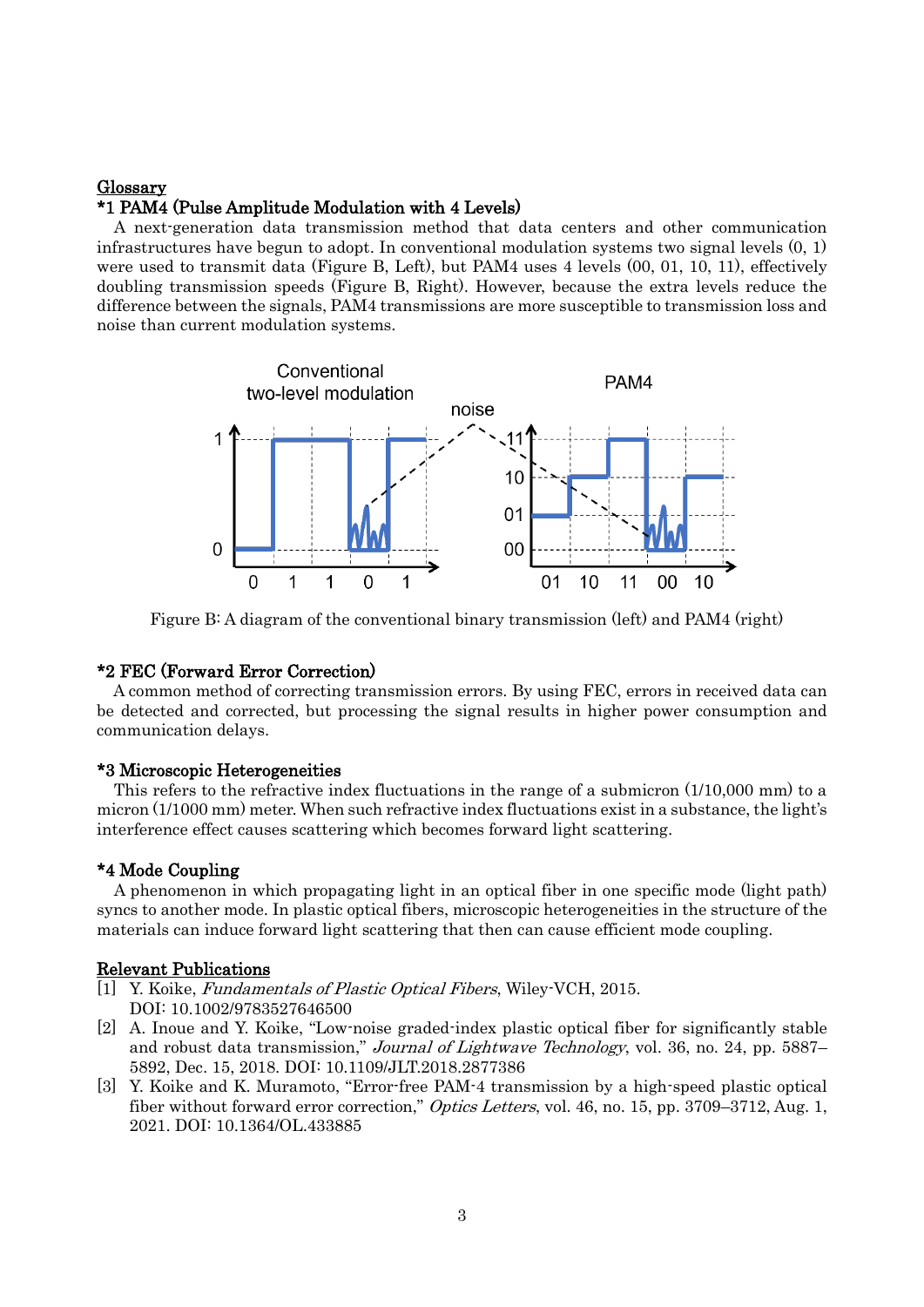Slides

Slide A



## Slide B